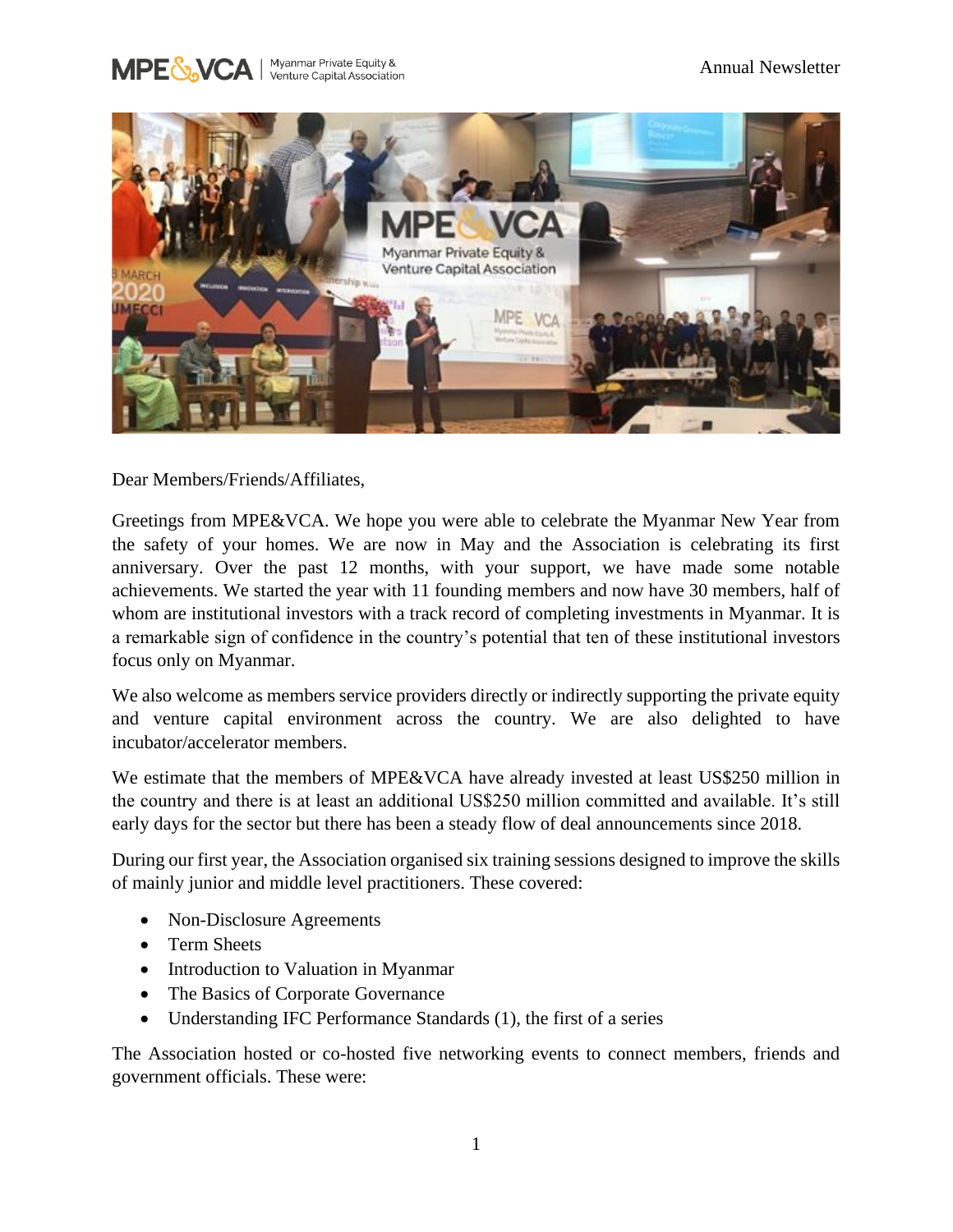

- Association Soft Launch
- Association Official Launch
- Networking with media professionals
- New Year Cheers
- ANDE MPE&VCA Myanmar Happy Hour

The Association recently hosted a webinar on "How PE/VC Investors Can Use Myanmar's New Corporate Rescue Procedures to Make Investments and Manage Solvency Risks."

In addition, Association members participated in 12 external workshops, conferences and other events. We helped our members gain free access or discounts to events and training inside and outside Myanmar. The regional events were:

- The Asia Private Equity Forum (APEF) in Hong Kong
- The Asian Financial Forum (AFF) in Hong Kong, and
- The Asia Financial Institution Forum (AFIFORUM) in Bangkok

The Association responded to invitations to make written comments on proposed changes in Myanmar's trade and income tax laws and is in regular contact with representatives of various government bodies involved with the development of Myanmar's capital markets, especially the Securities and Exchange Commission of Myanmar, the Directorate of Investment and Company Administration and the Financial Regulatory Department.

## **The 2019 deal trail**

The year 2019 was an important year for Myanmar's PE/VC ecosystem. Amidst the frontier country's challenging environment for attracting more investment, start-ups attracted sufficient interest to close as many as 15 deals from PE/VC firms and six investments by the Development Finance Institutions.

Emerging Markets Entrepreneurs Myanmar (EME), Daiwa PI Partners, Delta Capital Myanmar, Seed Myanmar Ventures, Yangon Capital Partners, Emerging Markets Investment Advisers (EMIA) and Phandeeyar dominated the headlines for forging the PE/VC deals of 2019.

Daiwa PI Partners' investment in e-commerce marketplace Royal Golden Owls (rgo47); Delta Capital Myanmar's \$30 million follow-on investment in Internet service provider Frontiir; and EMIA's \$3 million series B investment in online property portal ShweProperty, were among the largest investments closed during the year.

Some notable deals done in 2019 by DFIs are the International Finance Corporation's \$20 million convertible loan to METRO Wholesale; CDC Group's \$30 million equity investment in Frontiir; and Overseas Private Investment Corporation's \$5 million loan to BRAC Myanmar Microfinance.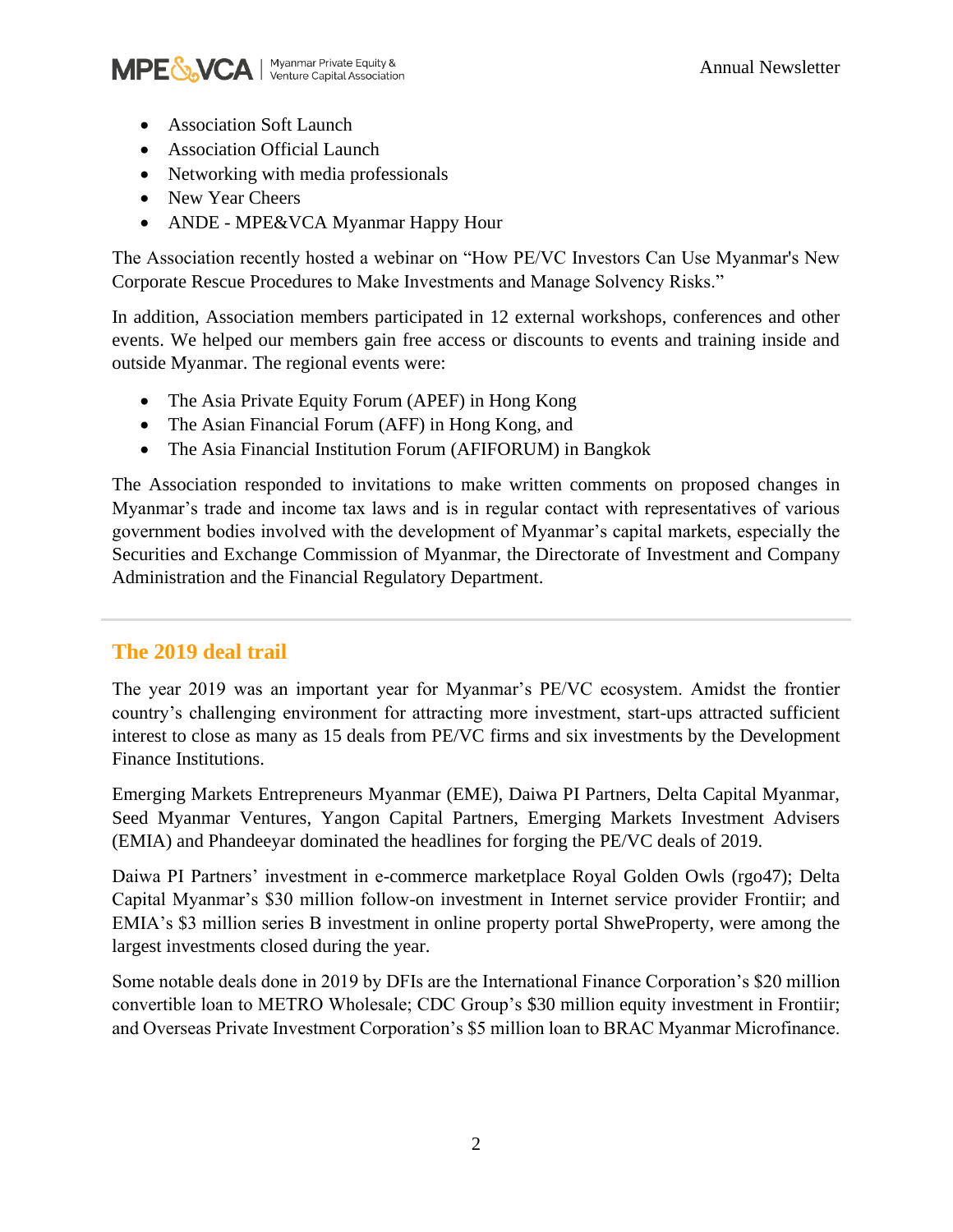

#### **PE/VC deals on track in 2020**

Looking ahead, coronavirus is affecting everyone in Myanmar and elsewhere. Yet, private equity and venture capital firms in Asia are still active in fundraising and closing deals. This includes our institutional investors: in March, one of MPE&VCA's founding members, Emerging Markets Entrepreneurs Myanmar closed its largest investment to date in Kyarlay, a baby product ecommerce and delivery firm, investing alongside United Managers Japan Inc., and brought new Japanese investment into their portfolio company, Ezay. The early months of 2020 saw start-ups like animation studio, Joosk, digital consumer products company, Bagan Innovation Technology, waste management and data firm RecyGlo, and food delivery app Hi-So raise investments. Recently, Myanmar Strategic Holdings (MSH) announced its intention to acquire WSE Vietnam, an English Language Training service provider in Vietnam. Other undisclosed investments by our member firms also took place during the early months before April 2020.

Some of our member investment firms including EME and EMIA are opting to raise additional funds, by next year and H2 2020 respectively, while another investment firm, One to Watch, finalised a grant facility to support its portfolio in Myanmar and Nepal.

### **Member Confidence in Deal Making**

More broadly, members retain confidence in the long-term growth story of the country. Firms focusing on both tech and non-tech are optimistic about the situation and believe that investing in these uncertain times can bring outsized gains. While most of our member investment firms are sector agnostic and the pandemic presents challenges in investing in certain sectors, almost all of the PE/VC firms continue to be open to seeking new investible deals during this period.

This was demonstrated in our Member Investment Activity Survey, conducted in late April: all respondents said they would actively be searching for investible companies in Myanmar over the next six months, whilst 87.5 percent reported that they are currently actively seeking to build deal pipeline.

## **Looking Ahead for Members**

As we move deeper into 2020, MPE&VCA will be focusing more on research and continuing to organise training events, especially using online platforms. We will be focusing on providing indepth training on topics useful to improve private equity and venture capital knowledge in the country. Looking forward, we are preparing to offer a platform that can help connect investors with potential investee companies.

We have a few upcoming events lined up in May and June:

- Virtual Meetups with MPE&VCA Members and Friends
- A series of events that will look into the development of digitisation of payments systems in Myanmar.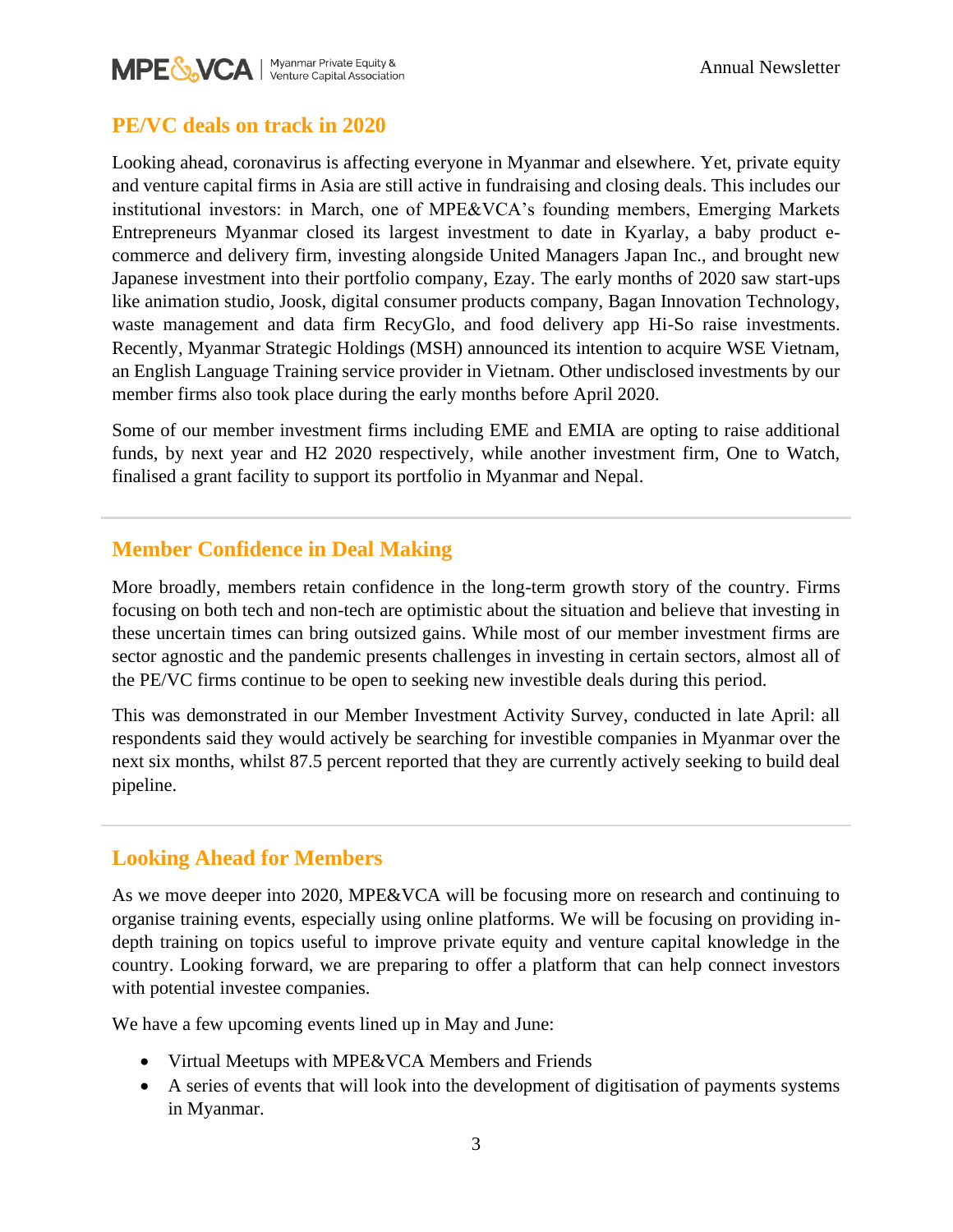

Our AGM is targeted to take place in the middle of the year and we welcome all of our members to join us. Among seven of our board members, five have reached their term limit and will need to be re-elected.

We will keep you informed as events develop.

#### **By the numbers - some facts and figures**

- MPE&VCA membership has grown 273% since May 2019
- Our LinkedIn and Facebook pages have 1,210 and 211 followers respectively; a gradual increase in branding awareness since the formal setup in September 2019

The Association also:

- Delivered six in-house training and five networking events and one webinar
- Supported 12 external events since August 2019
- Submitted written comments on two draft laws
- Arranged for each member organisation to enjoy up to US\$2,156 in discounts to participate in events organised by external parties
- Moved to a new office at Hintha Business Centre and employed two full-time staff to run the Association

Amid the gloom, it is no doubt that Myanmar retains a lot in its favour. To quote an economist describing Myanmar as being a "particularly resilient population that gets on with things," we believe business in Myanmar can overcome the challenging situation that the world is facing.

We welcome all of our members to continually engage with the Association to grasp the potential our membership provides. We hope together with the launch of the New Year will come a fresh start followed by growth and prosperity.

All the best for the months ahead.

MPE&VCA